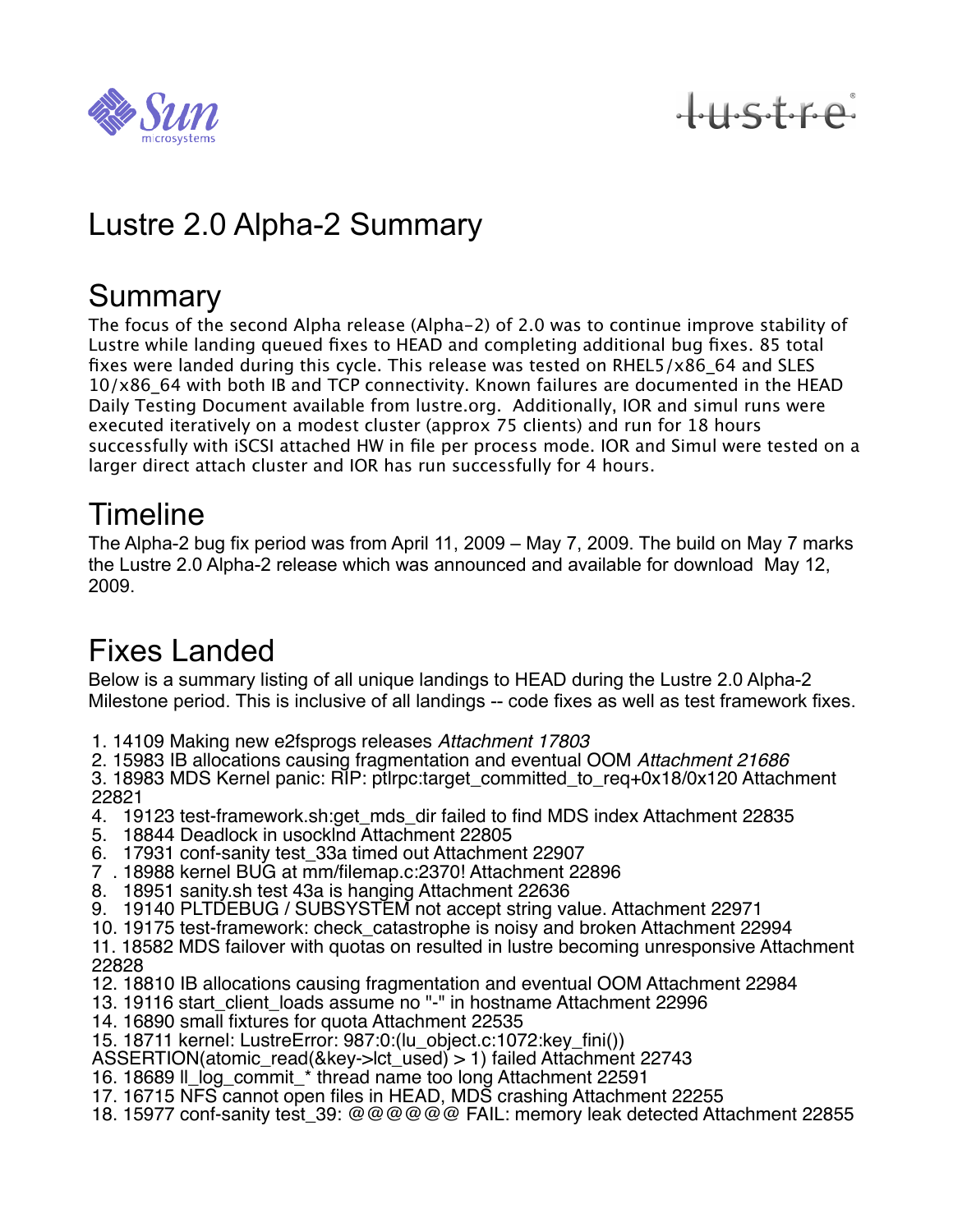19. 18676 recovery-small test\_60: FAIL: Changelog not empty: 30005 entries Attachment 22552

20. 13908 Distribute patchless client packages Attachment 22951

21. 18192 replay-single test 70b: @@@@@@ FAIL: rundbench load on clients failed Attachment 23018

22. 15332 Lack of congestion control in LNET causing timeouts in routed configuration Attachment 22843

23. 17974 add lazystatfs mount option to allow statfs(2) to skip down OSTs Attachment 23031

24. 18818 mds\_set\_info\_client misuse of RMF\_SETINFO\_KEY Attachment 22857

25. 19047 use do\_nodes() instead of looping on all nodes Add llog\_reader man page (no attachment)

26. 19280 conf-sanity test\_50e: error : glob /proc/{fs,sys}/{lnet,lustre}/osc/lustre-OST0000 osc/ost\_server\_uuid: No such process Attachment 23313

27. 19190 replay-single: rm: cannot lstat `/mnt/lustre/f65b': No such file or directory Attachment 23085

28. 13908 Distribute patchless client packages Attachment 23193

29. 19104 liblustre: Assertion `info- $>$ clt counters[i].ctc\_nr\_locks\_locked == 0' failed Attachment 22873

30. 19149 sanity-quota test\_6: @@@@@@ FAIL: write filea failure, expect success Attachment 22919

31. 16312 build the lustre kernel the way the vendor does Attachment 22713

32. 16312 build the lustre kernel the way the vendor does Attachment 23158

33. 16312 build the lustre kernel the way the vendor does Attachment 23214

34. 18818 mds\_set\_info\_client misuse of RMF\_SETINFO\_KEY Attachment 23131 (reverse patch - Attachment 22857)

35. 19262 test-framework.sh: ./functions.sh: No such file or directory Attachment 23065 36. 18818 mds\_set\_info\_client misuse of RMF\_SETINFO\_KEY Attachment 22857 (Patch reapplied)

37. 18735 e2fsck mmp bug Landed directly, no attachment. Description: use O\_DIRECT to read uncached MMP block from disk; Details : if the MMP block has been read from disk previously, use; O\_DIRECT to ensure that it is re-read from the disk instead of from the page cache; Description: clear MMP e2fsck marker if e2fsck is interrupted; Details : clear MMP e2fsck marker from the SIGINT and SIGTERM signal handlers, or if e2fsck hits a fatal error.Description: add "clear-mmp" option to tune2fs to reset the MMP e2fsck marker; Details : add an option to run "tune2fs -f -E clear-mmp" to reset the MMP block, which is easier than disabling and re-enabling it. This is less necessary now that e2fsck will clear it itself in most cases, but may still be needed if e.g. e2fsck crashes.

38. 18735 e2fsck mmp bug Landed directly, no attachment. Fix duplicate error codes with upstream e2fsck. Fix patch context for problem.c and problem.h so that the patches apply cleanly and the hunks are inserted in the right part of the error table.

39. 18735 e2fsck mmp bug; Landed directly, no attachment. Add a regression test for the problem.h and problem.c error tables, to ensure there are not duplicate problem codes. This can result in hard to diagnose errors, wrong questions asked of the user, etc.

40. 18683 OSS crashes when I try to use tunefs.lustre to view an OST which another OSS owns. Attachment 22238

41. 19223 client doesn't try to reconnect Attachment 23039

42. 16839 ll\_sync thread stay in waiting mds<>ost recovery finished Attachment 23023

43. 19260 output from "e2fsck --mdsdb" may contain garbage characters following filenames Attachment 23143

44. 19154 replay-single test\_20b: @@@@@@ FAIL: after 2707848 > before 2701704 Attachment 23008

45. 18280 fix ptlrpc\_register\_bulk printing of xid Attachment 23180

46. 18073 lctl get/set\_param: wrong resolution for '.' in param name Attachment 21846; Attachment 21847

47. 18690 smaller hash bucket sizes, cleanups Attachment 22085

48. 18982 (fid handler.c:222: seq server alloc meta()) ASSERTION(in->lsr\_end > space-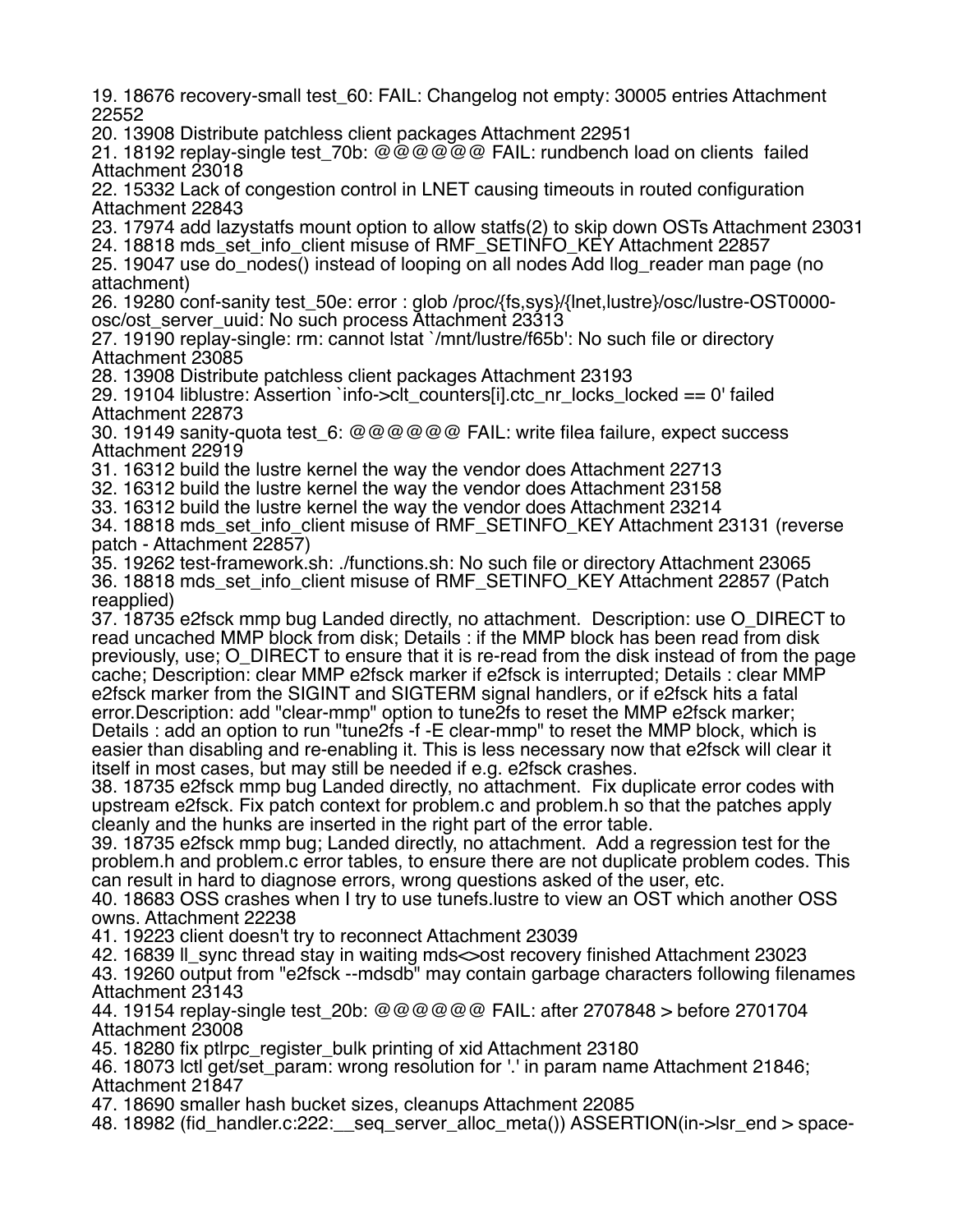>lsr\_start) failed Attachment 22997

49. 18733 node crashes with general protection fault: 0000 [1] Attachment 22471 50. 18571 Kernel panic - not syncing: Out of memory and no killable processes... on OSS when iozone Attachment 23033

51. 16312 build the lustre kernel the way the vendor does Attachment 23183

52. 18851 replay-single 61b timed out Attachment 23178

53. 18790 Build failure on HEAD, RHEL 5, PPC64 Client Attachment 23034

54. 19171 Oops: EIP is at lov\_quota\_ctl+0x54a/0xeb0 [lquota] Attachment 22999

55. 19085 replay-single test\_70b HEAD failures Attachment 23159

56. 18577 1.6.5 mdsrate performance is slower than 1.4.11/12 (MDS is not cpu bound!) Attachment 22326

57. 19051 HEAD liblustre t50b :liblustre is about to shutdown Attachment 22956

58. 19184 kmem\_cache\_create: duplicate cache jbd\_4k Attachment 22906

59. 19058 ext3\_remount() return code when mmp fails Attachment 22746

60. 15691 sanity.sh: FAIL: test\_123a statahead is slow! failure seen on v1\_6\_5\_RC1 with acc-sm Attachment 22883

61. 18096 Memory leak in obdecho Attachment 21038; Attachment 23165

62. 19143 fix t-f to support different pri- and sec- mds shared storage dev names Attachment 23014

63. 17671 o2iblnd with OFED1.4 support; I don't see landed flags set but bonsai has record of landing. Enable Lustre to be built with OFED 1.4.1.

64. 17402 LustreError: 5450:0:(lprocfs\_status.c:779:lprocfs\_free\_client\_stats()

ASSERTION(client\_stat->nid\_exp\_ref\_count == 0) failed:count -1 Attachment 23094

65. 19153 access freed memory in "llu\_lov\_setstripe\_ea\_info()" Attachment 22903

66. 19142 performance-sanity: client evition, enospc Attachment 23218

67. 16818 recovery-small test\_26b: @@@@@@ FAIL: client not evicted from MDS Attachment 23155

68. 18674 clients not allowed to reconnect because a glimpse callback cannot be sent Attachment 22170

69. 18674 clients not allowed to reconnect because a glimpse callback cannot be sent Attachment 22126

70. 15332 Lack of congestion control in LNET causing timeouts in routed configuration Attachment 22843

71. 19319 multiop uses wrong open() prototype with O\_CREAT flag Attachment 23153

72. 19308 sanity-quota test\_14a: @@@@@@ FAIL: unexpected: user(quota\_usr) write a file successfully! Attachment 23235

73. 19058 ext3\_remount() return code when mmp fails Attachment 22746

74. 19107 improve acc-sm liblustre test to use -e opt Attachment 22967

75. 18921 integrate type2 tests to acc-sm Attachment 23312

76. 16721 4\*racer.sh: osd\_object\_ref\_del()) ASSERTION(inode->i\_nlink > 0) Attachment 23244

77. 16721 4\*racer.sh: osd\_object\_ref\_del()) ASSERTION(inode->i\_nlink > 0) Attachment 23142

78. 16721 4\*racer.sh: osd\_object\_ref\_del()) ASSERTION(inode->i\_nlink > 0) Attachment 23102

79. 16721 4\*racer.sh: osd\_object\_ref\_del()) ASSERTION(inode->i\_nlink > 0) Attachment 22989

80. 19400 sanity test\_160: @@@@@@ FAIL: user index should be 6; is 1 Attachment 23278

81. 19264 sanity-quota: multiple failures: FAIL: System is error when query quota for block (u:quota\_usr) Attachment 23274

82. 19280 conf-sanity test\_50e: error : glob /proc/{fs,sys}/{lnet,lustre}/osc/lustre-OST0000 osc/ost\_server\_uuid: No such process Attachment 23313

83. 19151 performance-sanity test\_3: @@@@@@ FAIL: test\_3 failed with 1 Attachment 23327

84. 17584 integrate kDMU with lustre build system Attachment 22293